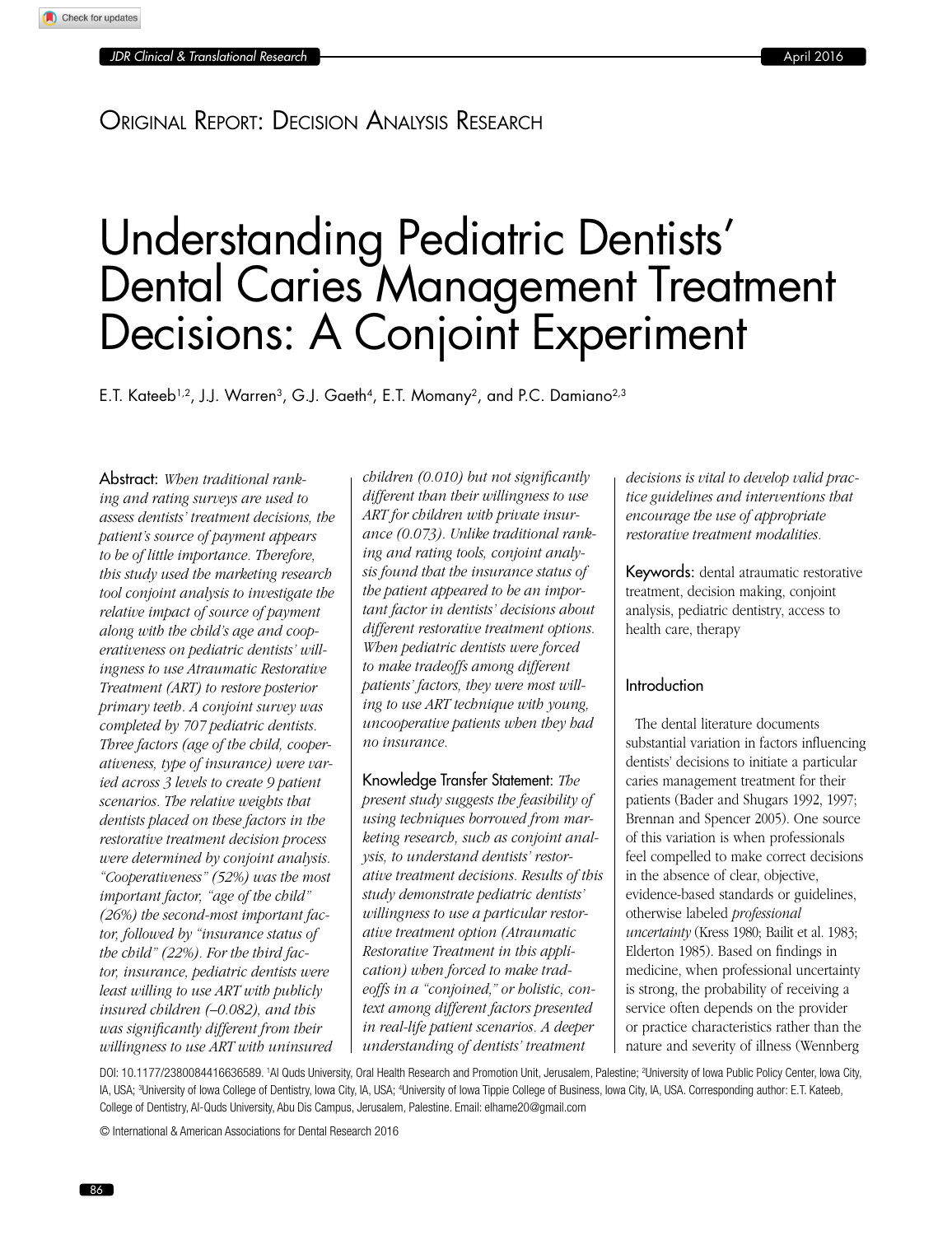et al. 1980; Wennberg et al. 1982; Wolff 1989).

In 1992, Bader and Shugars proposed a model of how dentists make caries management treatment decisions, and they discussed 2 main sources of variations: dentists' factors, such as their personal characteristics and practicerelated characteristics, and patients' factors, such as the specific clinical presentation of the case along with patient behavior, preferences, and socioeconomic status.

In studies that used traditional ranking and rating surveys, the patient's ability to pay appears to be of little importance (Bader and Shugars 1992, 1997; Brennan and Spencer 2005). However, in studies that employed different techniques, such as life scenario portraits of dentists' decision making, the results differ. Marcus and colleagues (1983) asked 20 dentists to evaluate 62 simulated patient cases, finding that they were more likely to modify preferred plans if patients had limited ability to pay or had no insurance.

This would be expected since alternative treatments usually exist for most dental problems, varying in effectiveness, appearance, and cost (Eisenberg 1986). Thus, when faced with financial constraints, dentists were able to select alternative treatment options that did not necessarily result in poorer health outcomes.

Therefore, within the decision process, literature supports the idea that dentists are responsive to technical and patient factors in formulating prescriptions of therapy (Conrad et al. 1984; Hazelkorn 1985). However, little has been done to assess the relative weights of those factors in dentists' decision making, through advanced survey tools that mimic real patients' life situations (Hazelkorn 1985).

Previous studies usually used simple ranking and rating questions to assess the importance of different factors influencing dentists' treatment plan decisions (Ryan, Scott, et al. 2001). This common measure of professionals' stated decisions, evaluating 1 factor at a time, is susceptible to social desirability bias (Koele and Hoogstraten 1999), and it fails to incorporate any concept of opportunity cost or measure preference strength (Ryan, Scott, et al. 2001). Therefore, in this study, we used a marketing research tool that has been shown to be a valid predictor of realworld decisions (Koele and Hoogstraten 1999): conjoint analysis.

Conjoint analysis is based on the premise that decision options can be described by sets of attributes or factors, each made of different levels. The relative value that professionals attach to those factors can be statistically estimated (conjoint utility) by constructing a series of hypothetical scenarios made of each factor at different levels and by asking professionals to rate, rank, or make choices within a set of hypothetical options (Ryan, Scott, et al. 2001).

Conjoint analysis can model actual decision making more efficiently because it requires respondents to make tradeoffs in a "conjoined," or holistic, context, as opposed to traditional methods, which do not impose a resource constraint. For example, in traditional surveys, respondents can rate all attributes as "extremely important" without having to evaluate trade-offs (Chakraborty et al. 1993; Cunningham et al. 1999; Koele and Hoogstraten 1999).

Conjoint analysis has been successfully used as an instrument for establishing treatment preferences among clinicians in many health care applications (Ryan and Farrar 2000; Derek et al. 2010; Bridges et al. 2012; Landfeldt et al. 2015). In the dental literature, the use of conjoint analysis is rare; however, the few applications that used conjoint analysis in investigating dentists' and patients' decision-making process have demonstrated encouraging results for its stability, rationality, and ability to avoid social bias (Chakraborty et al. 1993; Cunningham et al. 1999; Koele and Hoogstraten 1999; Kateeb et al. 2014; Kateeb et al. 2015).

The specific goal of this study was to use conjoint design to investigate the relative impact of patients' source of payment among other factors, such as child's age and level of cooperation, on pediatric dentists' willingness to use Atraumatic Restorative Treatment (ART) to restore posterior primary teeth. ART is a dental

caries management procedure that can be carried out in nontraditional dental settings at low costs and does not need extensive operator training or special skills (Frencken et al. 1996; Frencken and Coelho 2010). It is based on removing carious tooth tissues with hand instruments alone and restoring the cavity with an adhesive restorative material (Frencken et al. 1996). Despite the well-documented advantages of this procedure (Carvalho et al. 2009; Frencken 2010), the practice of ART is not believed to be widely used in the United States. Factors related to the use of ART in the United States among pediatric dentists are still unknown.

# Methods

#### Conjoint Experiment Design

This survey was part of 2 surveys sent to 2 national random samples of pediatric dentists: one asked about the use of ART in primary anterior teeth (Kateeb et al. 2014), and the one described below investigated the use of ART in primary posterior teeth. The design of the conjoint experiment followed the recommended steps (Reed Johnson et al. 2013) and has been described in detail (Kateeb et al. 2014), so only a brief description is presented here.

First, we defined the decision problem for the study as the effects of patients' factors on willingness of pediatric dentists to use ART as a restorative treatment option. We opted to use a metric conjoint analysis design whereby respondents rated the strength to which they were willing to use ART on a 5-point scale  $(5 =$ very likely to use ART,  $1 = \text{very unlikely}$ to use ART), and we used this response as our dependent variable.

The second step involved the choice of factors. To keep the balance between information overload and statistical efficiency (Cunningham et al. 2009), we used a limited number of factors (child age, cooperativeness, and insurance coverage) to produce the most relevant and efficient parsimonious design. After selecting the main factors, we assigned 3 levels for each factor, and those levels were our independent variables. The methodology that was used in factor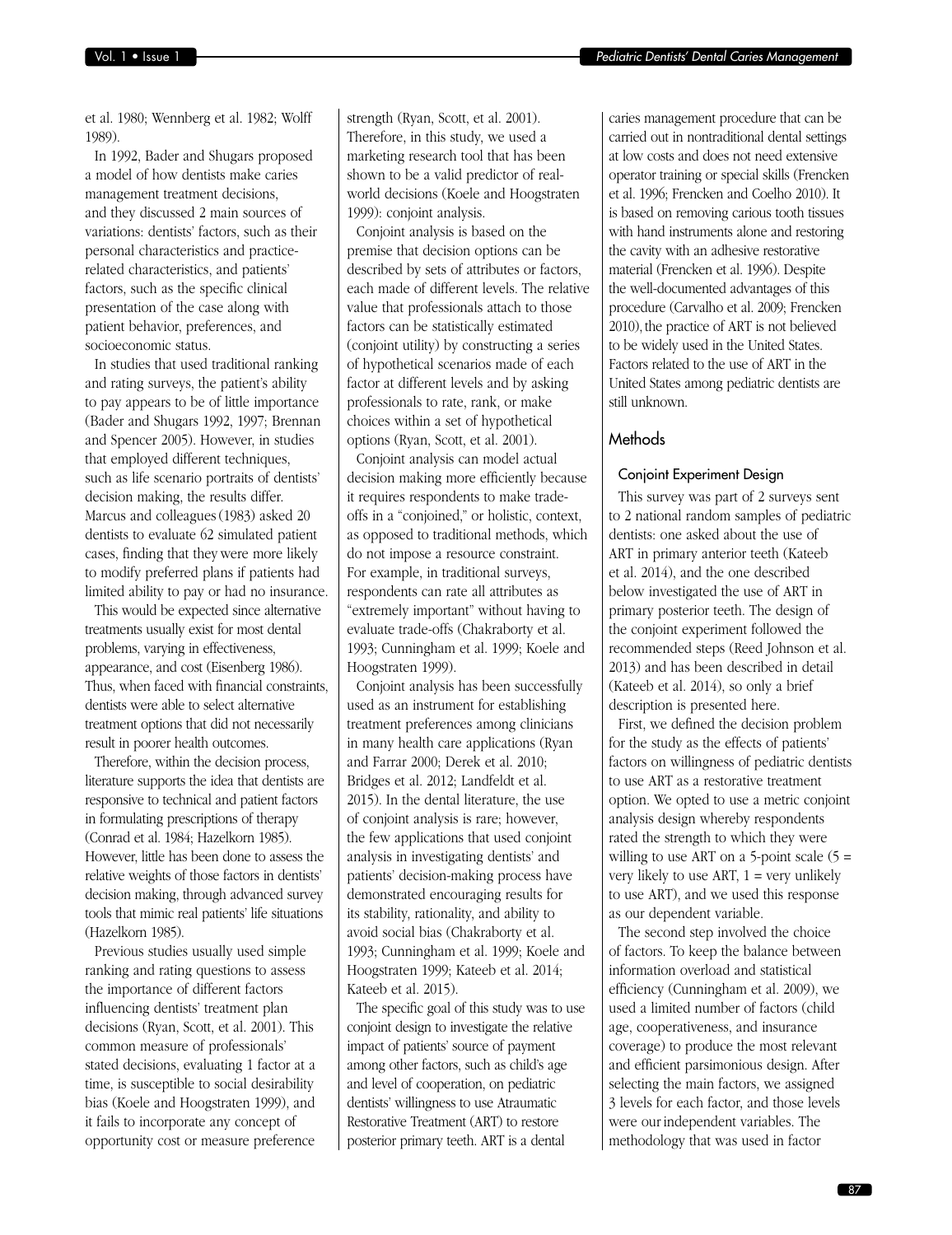Figure 1. The conceptual model of our conjoint study, including the 3 factors and their levels. ART, Atraumatic Restorative Treatment; DV, dependent variable; IV, independent variable.



3. The lesion is in lower posterior primary tooth

IV: Independent Variable

\*\* DV: Dependent Variable

selection and level assignment has been described in detail (Kateeb et al. 2014). The conceptual model that underlies this study is shown in Figure 1.

In the next step, the experimental design was constructed. An orthogonal fractional factorial design (Johnson and Lievense 2000) of 9 conjoint scenarios was produced with SPSS Conjoint (SPSS Inc. 2009). This design allowed for estimations of the main effect of the utility (relative weights) for each level of the presented factors on the willingness to use ART. The clinical presentation of the dental caries case in the 9 hypothetical patient scenarios was identical so that all scenarios included the same carious lesion deep into the dentin but with no pulpal involvement evident clinically or radiographically in a posterior primary tooth.

Finally, pilot testing to improve readability of the questions was carried out by 2 pediatric dentistry senior residents and 2 dental public health senior residents. Examples of conjoint hypothetical patient scenarios are given in column 2 of Table 1.

The questionnaire also included nonconjoint questions that asked about

# Table 1.

Examples of Patient Scenarios and Their Logit Values.

| ID No.          | <b>Scenario as Presented for Pediatric Dentists</b>              | Logit Value, % |
|-----------------|------------------------------------------------------------------|----------------|
|                 | A 3-y-old patient who is uncooperative and has public insurance  | 8.4            |
| $\overline{2}$  | A 3-y-old patient who is uncooperative and has private insurance | 9.2            |
| -3              | A 3-y-old patient who is uncooperative and has no insurance      | 9.8            |
| 9               | A 3-y-old patient who is cooperative and has no insurance        | 2.0            |
| 10              | A 5-y-old patient who is uncooperative and has public insurance  | 5.8            |
| 12 <sup>2</sup> | A 5-y-old patient who is uncooperative and has no insurance      | 6.8            |
| 19              | An 8-y-old patient who is uncooperative and has public insurance | 5.4            |
| 25              | An 8-y-old patient who is cooperative and has public insurance   | 1.1            |
| 27              | An 8-y-old patient who is cooperative and has no insurance       | 1.3            |

the use of ART in general. An important nonconjoint question asked if the respondents considered ART in the given scenarios to be definitive or interim treatment and why. ART was defined in the introduction of the survey as "a procedure based on removing carious tooth tissues using hand instruments alone and restoring the cavity with an adhesive restorative material" (Frencken et al. 1996). In addition, demographic and practice characteristics questions were added to capture information on

key individual characteristics. Those questions were modeled on previous American Academy of Pediatric Dentistry (AAPD) surveys to its members (Weil and Inglehart 2010; Tellez et al. 2011) where validity and reliability of the questions had already been tested.

# Questionnaire Administration and Sampling Strategy

A national random sample of 2,247 pediatric dentists registered at the AAPD as active members was invited to participate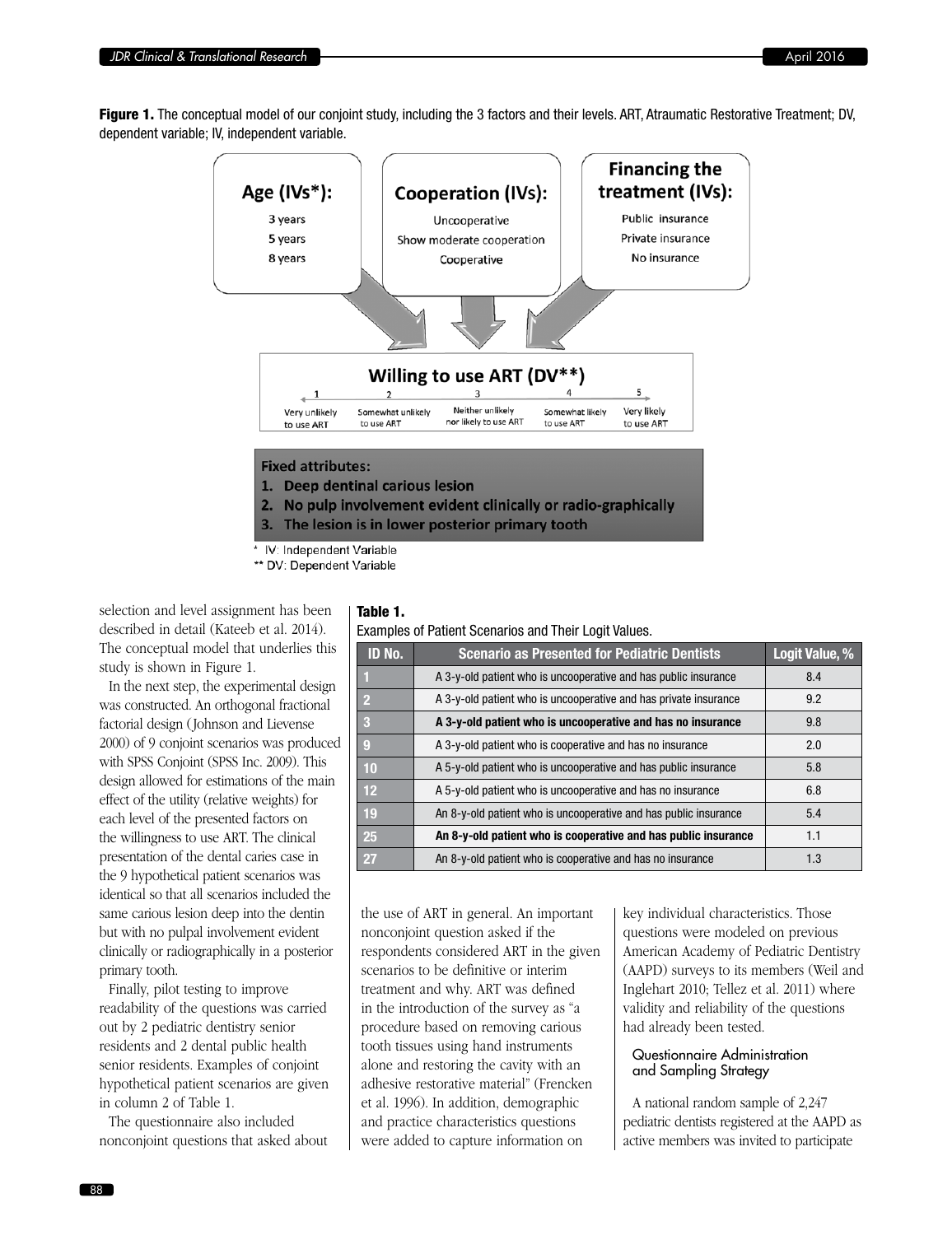in this survey in May 2011. An invitation e-mail and 3 reminder e-mails after 2, 4, and 6 wk were sent to the entire study sample, which included a link to the web survey. Formal written consent was not required; submitting a completed questionnaire constituted the subject's consent. The University of Iowa Institutional Review Board approved all aspects of this study.

#### Analysis Framework

We considered 300 to be our minimum sample size based on previous studies using conjoint analysis; this number assumed a margin of error of 3% around conjoint utility estimates and a confidence interval of 95% (Ryan, Bate, et al. 2001; Orme 2010). Response bias was checked by comparing 1) the original sample with the AAPD active specialist email list and 2) the demographic data for respondents who were included in the analysis with both the original sample and the whole email list.

The conjoint analysis was performed with the "conjoint" procedure in SPSS. Through a series of linear regressions, SPSS conjoint uses each dentist's rating of patient scenarios (dependent variable) to generate the conjoint utility scores (the β values in a regression model) for each factor level (independent variable). Utility scores represent the participant's preferences for that factor's level, with higher utility scores indicating greater preference. To calculate these utilities, dummy variables were used in which 1 level of each factor was arbitrarily assigned to zero. That is, within a factor, the utility of the other levels reflected the relative utility of a level versus the base level that has been set to zero, which implicates the possibility of comparing levels within the same factor but not across the 3 factors.

The relative importance of each factor as a whole was also calculated in percentage terms based on the beta weights. SPSS computed the importance score by taking the range of utility scores for any attribute level (highest minus lowest), dividing by the sum of all the utility ranges, and multiplying by 100 (SPSS Inc. 2009).

In addition, a logit preference probability was estimated at the profile level for all possible scenarios, including the 9

scenarios presented in the survey and the simulation scenarios. Conjoint utility values were calculated from pediatric dentists' ratings of the 9 conjoint scenarios used in the current survey. Those values were used to calculate the total utility of the previous 9 scenarios in addition to the simulation scenarios. Simulation scenarios were not rated by the respondents but can be produced from all possible combinations of the current study's 3 factors and 9 levels (3 levels for each factor), yielding a total of 27 possible hypothetical scenarios. One way to estimate and compare the utility of those scenarios is to use the logit model, which uses the probability as the ratio of a scenario's natural log utility to that for all simulation scenarios, averaged across all respondents (SPSS Inc. 2009). The logit is then a measure of how likely a particular patient scenario is to receive ART.

Finally, we used conjoint utility values to group pediatric dentists sharing similar prefrence values (i.e., clusters). First, a hierarchical method to define the number of clusters was used; then, a *k*-means procedure was preformed to actually form the clusters and agree on the most appropriate solution according to interpretability and discrimination of clusters. We also assessed if cluster membership of pediatric dentists differed by demographic and practice characteristics, and a stepwise discriminant function analysis model was created to assess which demographic and practice characteristics variables predicted cluster membership.

# **Results**

Thirty-one percent of the subjects  $(n =$ 707) completed the online questionnaire. For nonconjoint questions, data from all 707 respondents were used; however, for conjoint questions, 479 cases were included in the conjoint analysis. Metric conjoint analyses require that ratings for all scenarios be complete and varied. Thus, data were excluded from analyses if there was no variation in how respondents addressed each scenario (e.g., rating all 9 scenarios as 1, "extremely unwilling to use ART," or 5, "extremely willing to use ART") or if respondents skipped ≥1 scenario.

To assess nonresponse bias, we compared the distributions of the demographic variables for respondents included in our analysis  $(n = 479)$  with both the original sample  $(n = 707)$  and the entire AAPD email list, and no significant statistical differences were detected.

# Demographics and Practice **Characteristics**

The sample consisted of 57% men and 43% women. The mean  $\pm$  SD age of our sample was 47  $\pm$ 12 y. Eighty-four percent were in private practice, and 43% of them practiced in the suburbs. More than 53% reported being moderately busy, "provided care to all who requested appointment but was not overworked."

# Patient Population Characteristics

Respondents reported that a mean 48% of their patients were considered at high caries risk. They mainly were between 3 and 12 y of age; however, 21% were <3 y old, and 17% were >12 y. On average, 35% of our respondents' patient populations were covered by public insurance, 52% by private insurance, and 15% had no insurance.

# Use of ART as Definitive or Interim Treatment

Sixty-two percent of our sample cited "depth of lesion" and 55% cited "number of surfaces involved" as important factors in the decision to use ART as definitive or interim treatment (format: check all that apply). However, nonclinical factors, such as patient's cooperation and age, were more important in the treatment decision (78% and 68%, respectively). Insurance status of the patient was cited by 6% of the sample as an important factor in willingness to use ART with pediatric patients.

#### Conjoint Results

In the conjoint model, data from 479 pediatric dentists were analyzed individually to build the final model.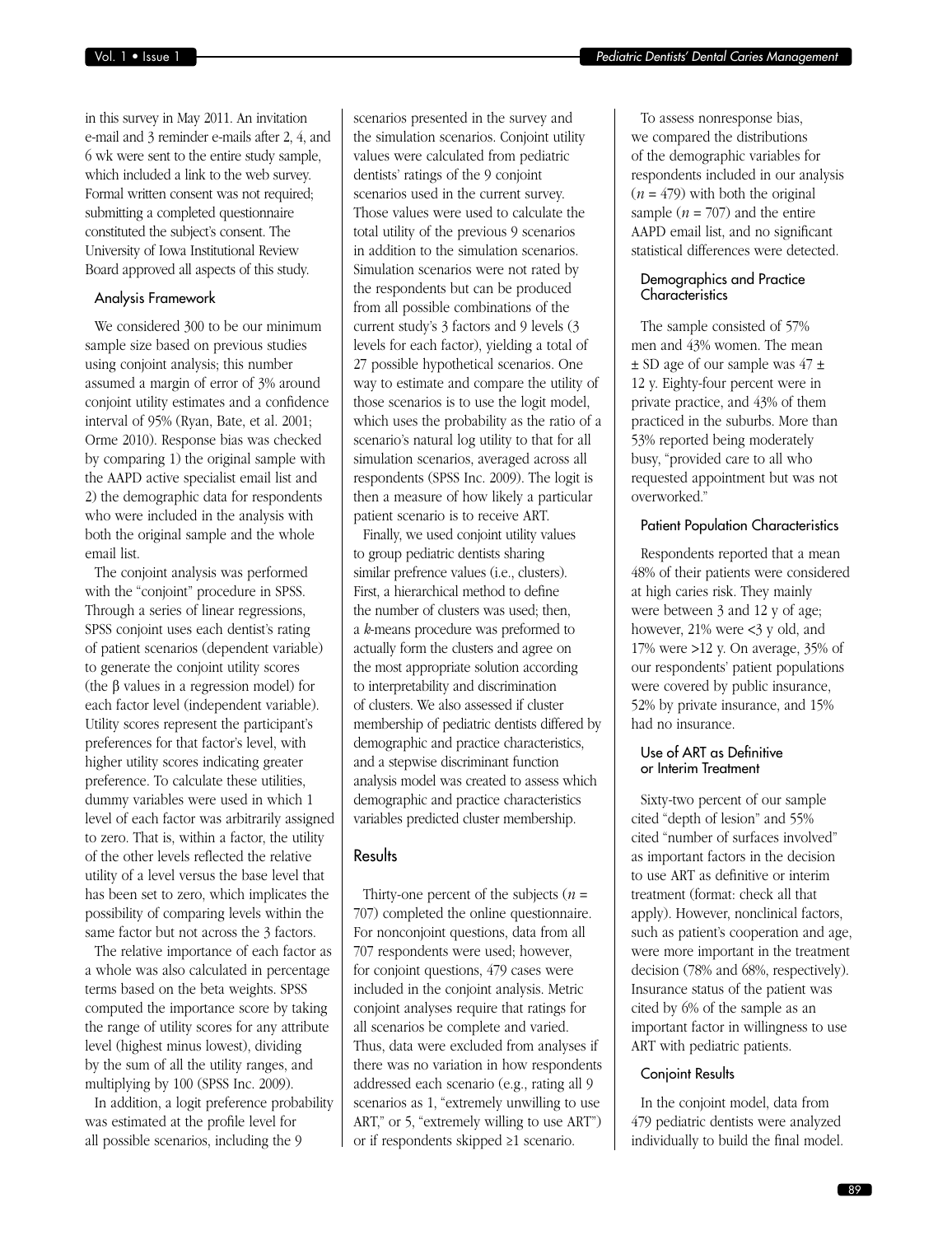The results of the conjoint analysis are shown in Table 2.

## Relative Importance of the 3 Factors

Factor importance measured the impact of the factor as a whole on the decision process (Fig. 2). "Cooperation of the child" (52%) was the most important factor, "age of the child" (26%) the second-most important factor, then "insurance status of the child" (22%).

#### Utility of the Different Levels within Each Factor

The conjoint utility of each level reflects the amount of variation in the dependent variable (rating of the scenarios) accounted for by each factor level. Thus, the utilities for the 9 levels provided further insights into pediatric dentists' restorative treatment trade-offs. For example, for the most important factor, cooperation of the child, the relative utilities for the first 2 levels were 0.870 and –0.170. Both these utilities were significantly different from each other and the third level (–0.700), suggesting that pediatric dentists were more willing to use ART as a restorative treatment option with uncooperative children than moderately cooperative children or cooperative children. Similarly, for the second-most important factor, age, pediatric dentists were most willing to use ART with children 3 y old (0.265); however, there was little difference with regard to children who were 5 and 8 y old (–0.097 and –0.167 units, respectively). Interestingly, for the third factor, insurance, pediatric dentists were least willing to use ART with publicly insured children (–0.082), and this was significantly different than their willingness to use ART with uninsured children (0.010) but not significantly different with private insured children (0.073). The magnitude and significance of the differences among the levels of the 3 factors are shown in Figure 3.

# Simulation Scenarios

Level utility was used to calculate the logit preference probability, not only for the 9 patient scenarios presented

# Table 2.

Factor Levels and Conjoint Utility Values.

| <b>Factor Level</b>         | <b>Utility Estimate</b> | <b>SE</b> |
|-----------------------------|-------------------------|-----------|
| Age, y                      |                         |           |
| 3                           | 0.265                   | 0.044     |
| $\sqrt{5}$                  | $-0.097$                | 0.057     |
| 8                           | $-0.167$                | 0.047     |
| <b>Child</b>                |                         |           |
| <b>Uncooperative</b>        | 0.870                   | 0.047     |
| <b>Moderate cooperative</b> | $-0.170$                | 0.044     |
| <b>Cooperative</b>          | $-0.700$                | 0.044     |
| Insurance coverage          |                         |           |
| <b>Public</b>               | $-0.082$                | 0.044     |
| <b>Private</b>              | 0.010                   | 0.047     |
| <b>None</b>                 | 0.073                   | 0.044     |
| <b>Constant</b>             | 2.423                   | 0.032     |

Figure 2. Factor importance values calculated from individual utility, then averaged.



in the survey, but also for all possible combinations of factor levels used in this specific conjoint design (27 scenarios). As an example, pediatric dentists were likely to use ART with 3-y-old uncooperative children with no insurance (logit value of 9.8) almost 9 times more than for an 8-y-old cooperative child with public insurance (logit value of 1.1), given that the 27 scenarios were real and the factors selected in this study represent all the factors that may influence such a decision. Table 1 shows selected patients' scenarios and their logit values.

#### Cluster Analysis of Dentists According to Their Preference Values

Although the aggregate conjoint model provided a good estimate of the willingness of pediatric dentists to use ART with their patients, more specific insights were obtained by clustering those pediatric dentists into relatively homogeneous groups according to preferences (conjoint utility values) and then exploring how those clusters varied relative to the dentists' demographic and practice characteristics.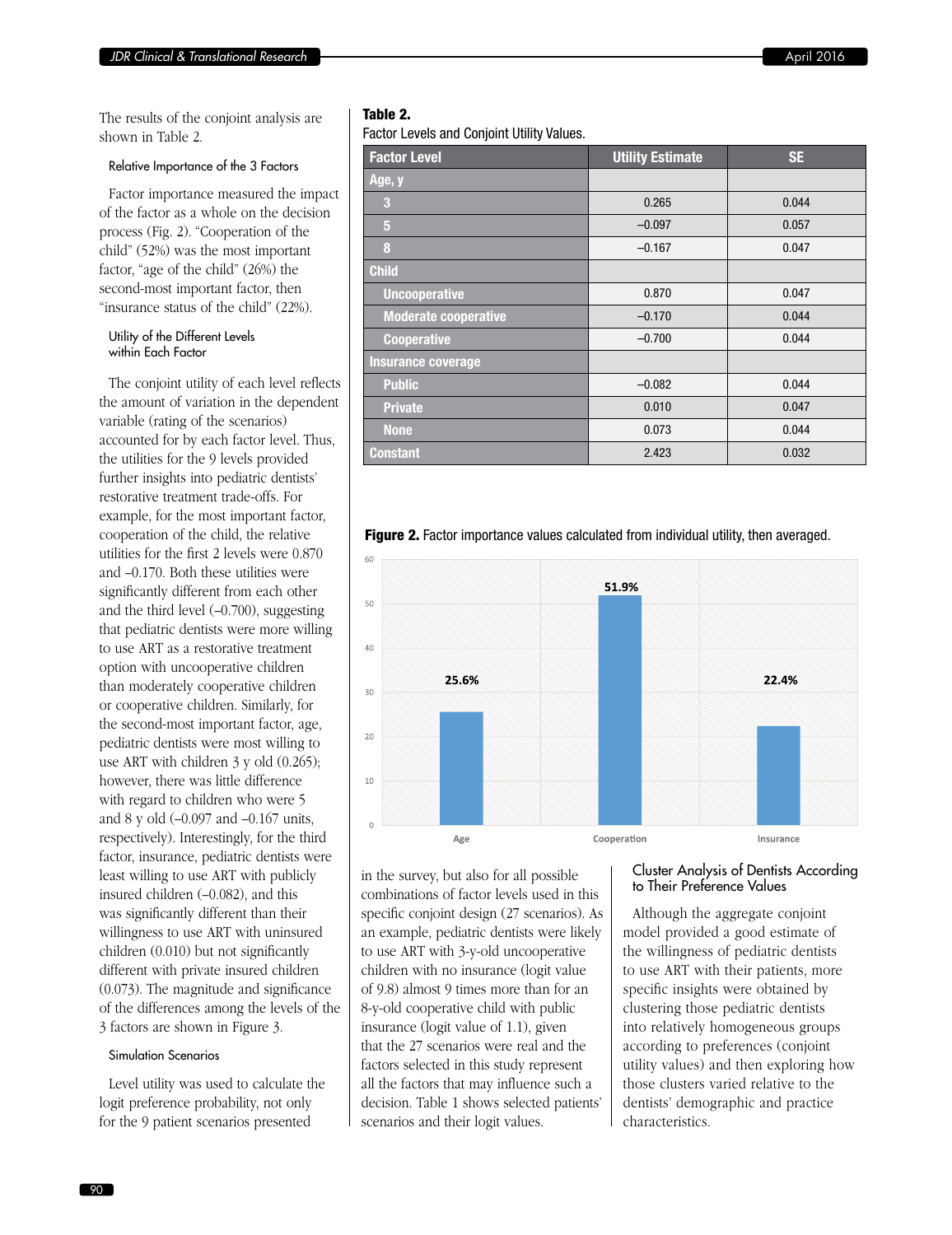

**Figure 3.** The mean utilities for each factor and their associated 95% confidence intervals (95% CIs).

In our case, 5 distinct clusters were formed of pediatric dentists who shared similar conjoint utility. Cluster 1, the smallest  $(n = 18)$ , included pediatric dentists who were most willing to use ART with cooperative children. Pediatric dentists in cluster  $2(n = 94)$  were most willing to use ART with children without insurance. Cluster 3, the largest  $(n =$ 172), was more willing to use ART with very young and uncooperative children. Pediatric dentists in cluster  $4 (n = 147)$ were most willing to use ART with uncooperative children. Finally, cluster 5  $(n = 48)$  members were more willing to use ART with older children.

In a second step, we explored whether cluster membership differed according to dentists' demographics and practice characteristics. Our results show that clusters were similar in composition of demographic and practice characteristics, except for 2 variables: "age of the pediatric dentist" and the "busyness of the dentist's practice." These differences were distinct between clusters 1 and 3. Cluster 1 was mainly composed of older pediatric dentists as compared with cluster  $3 (F(4, 473) = 3.1, P = .016)$ .

Pediatric dentists in cluster 1 reported the least busy practices versus other clusters and were significantly different from cluster 3 ( $F(4,469) = 2.9$ ,  $P = 0.021$ ).

In addition, we created a stepwise discriminant function analysis model to assess which demographic data and practice characteristic variables were predictive of cluster membership. The discriminate functions were in agreement with our preliminary results and revealed a significant association between cluster membership and the following predictor variables: busyness of the practice  $(F =$ 3.17, *P* < 0.015) and age (*F* = 3.0, *P* < 0.002).

# Discussion

The results of the conjoint analysis in this study indicate that pediatric dentists go through a complex multiattribute decision-making process by trading off among different factors to decide on the treatment option that they would use with their patients. According to economic theory, this selection usually maximizes dentists' satisfaction and utility (Phillips et al. 2002).

Previous research assessing 1 factor at a time without incorporating any opportunity cost or placing influencing factors in context have produced inaccurate importance weights. Therefore, in this application, a different but wellestablished methodology, conjoint analysis, was used to get a better understanding of pediatric dentists' hidden drivers to select a restorative treatment option in real-life patient scenarios.

In the current application, 21% of the pediatric dentists (*n* = 151) were not willing to use ART in any of the scenarios presented. This agrees with our previous work suggesting that the use of ART in the United States is contentious and not widely accepted (Kateeb et al. 2013a, 2013b; Kateeb et al. 2014).

Those cases  $(n = 151)$  were not included in the conjoint analysis, which limits our results to pediatric dentists willing to consider ART as an option to manage dental caries. In general, pediatric dentists in the United States are taught to use traditional restorative treatment options, such as amalgam and stainless-steel crowns, more often than ART restorations (Kateeb et al. 2013a). When they were instructed to use ART, pediatric dentists and general dentists were taught to use ART in primary teeth more often than permanent teeth and in posterior teeth more often than anterior teeth (Kateeb et al. 2013a, 2013b).

According to our conjoint analysis results, cooperation of the child was the most important factor in pediatric dentists' willingness to use ART in primary posterior teeth. In a previous application, where dentists' willingness to use ART in anterior primary teeth was assessed, age was the most important factor, followed by cooperation of the child (Kateeb et al. 2014). This difference in the 2 applications is consistent with the idea that the chronologic stage of the teeth and their exfoliation time are more critical in selecting a restorative treatment modality in primary anterior teeth than in primary posterior teeth. For example, a cavity in a 2-y-old child's anterior tooth needs to be restored, but if it was in a 6-y-old child, there would be no urgent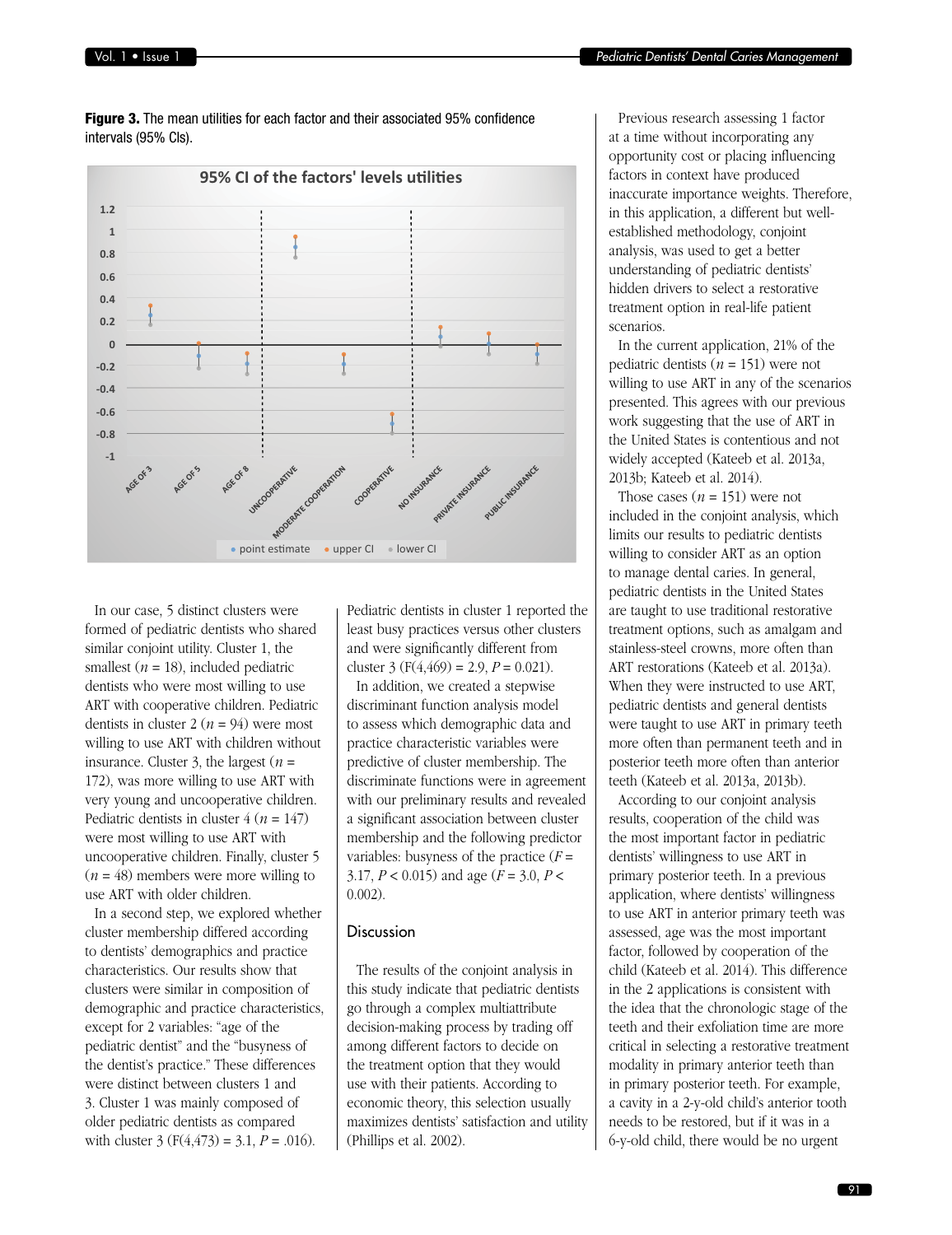need to restore it because the tooth would soon exfoliate. However, in a posterior tooth and within the age range that we provided in the scenarios (3 to 8 y), there is greater indication for restoring the tooth regardless of age because primary posterior teeth typically exfoliate between 9 and 11 y old. In addition, child cooperation in posterior teeth is more critical because of accessibility and moisture control issues.

In this study, conjoint utility estimates were reported for the 9 factor levels. These utility values provided additional information over and above the importance weights of the factors as a whole. For example, although the order of the impact of the factors as whole (age and cooperation) differed between the current application (primary posterior teeth) and the previous application of conjoint analysis (primary anterior teeth; Kateeb et al. 2014), pediatric dentists in both samples were most willing to use ART with younger and uncooperative children.

Similarly, conjoint utility provided us with extra details about the insurance factor. Conjoint analysis in this study found that dentists were more willing to use ART with uninsured patients, with an additional utility of 0.155, than patients with public insurance; however; there was no difference regarding whether patients had public or private insurance, as demonstrated in Figure 3. This agrees with the findings of the analysis of willingness of pediatric dentists to use ART in primary anterior teeth (Kateeb et al. 2014). ART costs less than conventional restorations and can be of a great value for patients who cannot afford more complex and costly treatment plans under sedation or general anesthesia.

Insurance as a whole was almost as important as the age factor in the current conjoint analysis. In contrast, when we asked about the importance of insurance status in pediatric dentists' decision to use ART as definitive or interim treatment but in another format (nonconjoint, check all that apply), insurance was 1/11 as important as age. This suggests that social desirability, which is a big concern in

self-reported surveys, can be minimized when conjoint design is used.

The utility derived from the conjoint analysis also was used in this study to predict pediatric dentists' behavior for new patient scenarios. This was typically accomplished through the use of simulation scenarios that used results from conjoint analysis to make assumptions about the particular choice used by the pediatric dentists and that expressed those preferences by logit values. Market researchers have been using this approach to obtain a high degree of accuracy in predicting consumers' willingness to choose particular products and services (Wittink and Cattin 1989; Green and Srinivasan 1990), and this study suggests that dental researchers can do the same to predict patients' factors that make dentists most willing to use a particular restorative treatment option.

In the current study, simulation scenarios demonstrated that pediatric dentists were most willing to use ART with very young, uncooperative children who had no insurance and least willing to use ART with older, cooperative children with public insurance. This is consistent with the AAPD's (2012) professional guidelines encouraging pediatric dentists to use ART as an interim technique for very young and uncooperative children and for children with problematic access to dental care. In the United States, public insurance such as Medicaid provides excellent coverage for children receiving their restorative treatment in the operating room; thus, pediatric dentists may be more inclined toward operating room treatment for publically insured patients and less likely to use ART in an office setting for these patients.

Cluster analysis showed that dentists in cluster 1 (mainly composed of older dentists who had less busy practices) preferred to use ART with older children and that dentists in cluster 3 (mainly composed of younger dentists who had busier practices) preferred to use ART with younger children. This can be explained partially by the fact that the dentist's age in our sample correlated positively with treating a

higher percentage of children in the 7 to 12-y age category ( $r = 0.103$ ,  $n = 683$ ,  $P = 0.007$ ) and negatively with treating a higher percentage of children in <3-y and 3- to 6-y age categories ( $r = -0.08$ ,  $n = 0.08$ ) = 682, *P* = 0.03; *r* = –0.19, *n* = 683, *P* < 0.0001, respectively).

The generalizability of the results from our study to the national population of pediatric dentists is limited by the moderate response rate of 31% for the entire sample and the possibility of selection bias. However, our overall sample demographics compared favorably with the AAPD's list of pediatric dentists, and this response rate is within the normal range of response rates found in the recent literature of similar surveys of this population (Weil and Inglehart 2010; Tellez et al. 2011). Selection bias suggests that we need to consider the results of the current study with caution because it is possible that those who responded to our conjoint survey were more interested in the ART procedure than those who did not respond.

Other limitations related to the use of conjoint analysis as a design tool are described in detail in our previous work (Kateeb et al. 2014; Kateeb et al. 2015) and include information bias (i.e., framing in an overly "logical" way) and hypothetical bias (i.e., lack of realism). However, despite conjoint design limitations, conjoint analysis has been shown to be useful for predicting actual decisions when actual choices are compared (Whitehead 2005).

Unlike traditional ranking and rating tools used in previous studies, the conjoint analysis used in the present study found that insurance status of the patient appeared to be an important factor in dentists' decisions about different restorative treatment options. When pediatric dentists were forced to make tradeoffs among different patients' factors, they were most willing to use ART technique with young, uncooperative patients when they had no insurance. However, it did not make a difference in their decision making if the child had private or public insurance. This suggests that the use of a conjoint analysis tool to understand dentists'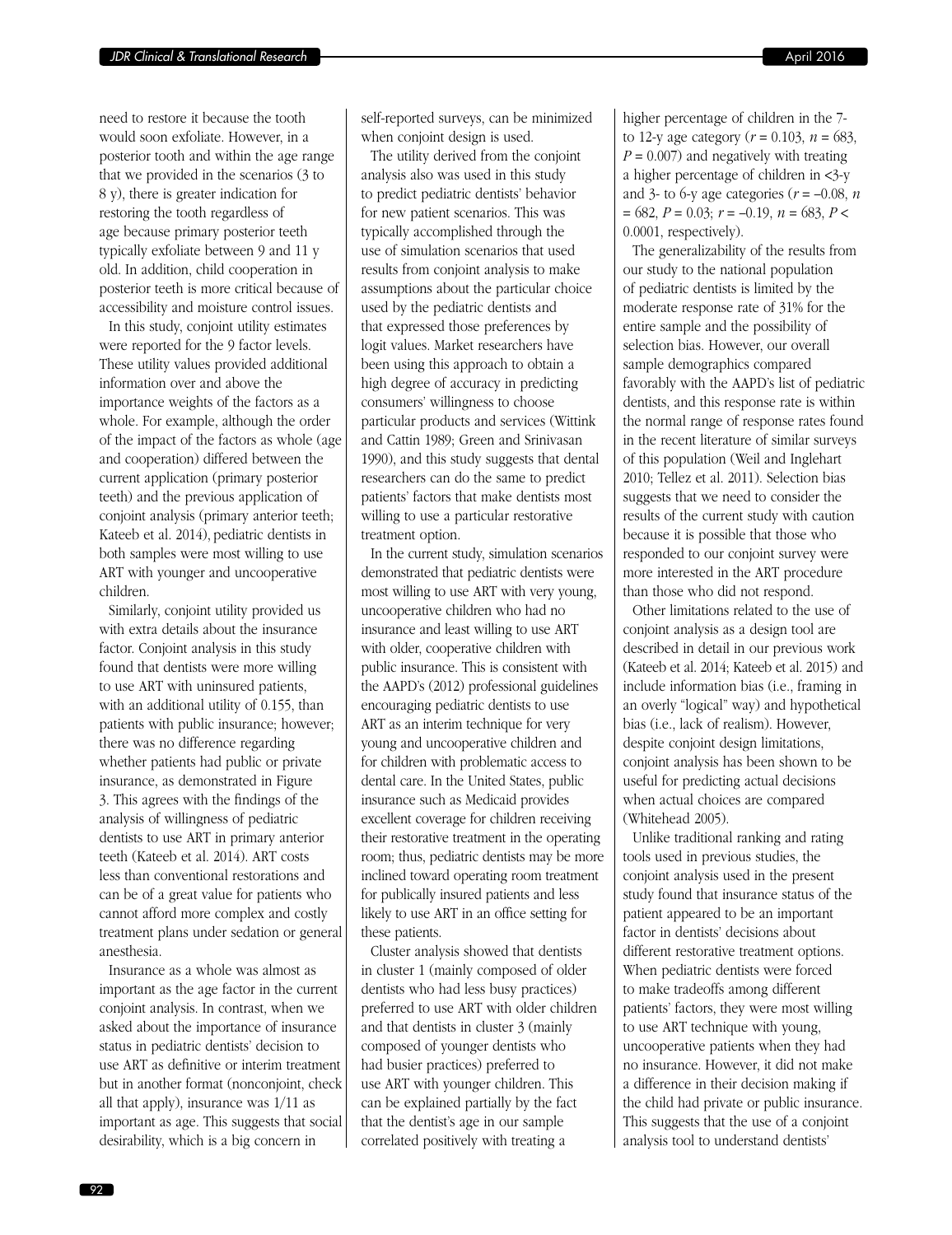decision making can provide deeper insights to understand the decisionmaking process.

# Author Contributions

E.T. Kateeb, contributed to conception, design, and data acquisition, drafted and critically revised the manuscript; J.J. Warren, E.T. Momany, P.C. Damiano, contributed to conception and data interpretation, critically revised the manuscript; G.J. Gaeth, contributed to conception, design, data analysis, and interpretation, critically revised the manuscript. All authors gave final approval and agree to be accountable for all aspects of the work.

# Acknowledgment

This project was funded by National Institutes of Health / National Institute of Dental and Craniofacial Research (T32 grant DEO 14678-06) and the Academic Fellowship Program (Zamalah) for the development of higher education. The authors declare no potential conflicts of interest with respect to the authorship and/or publication of this article.

#### References

American Academy of Pediatric Dentistry. 2012. Policy on interim therapeutic restorations [\[accessed 2016 Feb 10\]. http://www.aapd](http://www.aapd.org/media/policies_guidelines/p_itr.pdf) .org/media/policies\_guidelines/p\_itr.pdf.

Bader J, Shugars D. 1992. Understanding dentists' restorative treatment decisions. J Public Health Dent. 52(2):102–10.

Bader J, Shugars D. 1997. What do we know about how dentists make caries-related treatment decisions? Community Dent Oral Epidemiol. 25(1):97–103.

Bailit HL, Balzer JA, Clive J. 1983. Evaluation of focused dental utilization review system. Med Care. 21(5):473–485.

Brennan DS, Spencer AJ. 2005. The role of dentist, practice and patient factors in the provision of dental services. Community Dent Oral Epidemiol. 33(3):181–195.

Bridges JF, Mohamed AF, Finnern HW, Woehl A, Hauber AB. 2012. Patients' preferences for treatment outcomes for advanced non-small cell lung cancer: a conjoint analysis. Lung Cancer. 77 (1):224–231.

Carvalho TS, Ribeiro TR, Bönecker M, Pinheiro EC, Colares V. 2009. The atraumatic restorative treatment approach: an "atraumatic" alternative. Med Oral Patol Oral Cir Bucal. 14(12):e668–e673.

Chakraborty G, Gaeth GJ, Cunningham M. 1993. Understanding consumers' preferences for dental service. J Health Care Mark. 13(3):48–58.

Conrad DA, Milgrom P, Kiyak A. 1984. Insurance plan effects on dental provider treatment patterns for elderly patients: an experimental economics approach. Med Care. 22(5):430–436.

Cunningham C, Deal K, Rimas H, Chen Y, Buchanan D, Sdao-Jarvie K. 2009. Providing information to parents of children with mental health problems: a discrete choice analysis of professional preferences. J Abnorm Child Psychol. 37(8):1089–1102.

Cunningham M, Gaeth G, Juang C, Chakraborty G. 1999. Using choice-based conjoint to determine the relative importance of dental benefit plan attributes. J Dent Educ. 63(5):391–399.

Derek S, Brown F, Johnson R, Poulos C, Messonnier M. 2010. Mothers' preferences and willingness to pay for vaccinating daughters against human papillomavirus. Vaccine. 28(7):1702–1708.

Eisenberg JM. 1986. Doctors' decisions and the cost of medical care. Ann Arbor (MI): Health Administration Press.

Elderton RJ. 1985. Implications of recent dental health services research on the future of Operative dentistry. Public Health Dent. 45(2):101–105.

Frencken JE. 2010. The ART approach using glass-ionomer in relation to global oral health care. Dent Mater. 26(1):1–6.

Frencken JE, Coelho S. 2010. The correct use of the ART approach. J Appl Oral Sci. 18(1):1–4.

Frencken JE, Pilot T, Songpaisan Y, Phantumvanit P. 1996. Atraumatic restorative treatment (ART): rationale, technique, and development. J Public Health Dent. 56(3 Spec No.):135–140.

Green PE, Srinivasan V. 1990. Conjoint analysis in marketing: new developments with implications for research and practice. J Mark. 54(4):3–19.

Hazelkorn HM. 1985. A comparison of dental treatment plans under different reimbursement systems. J Public Health Policy. 6(2):223–235.

Johnson FR, Lievense K. 2000. Stated-preference indirect utility and quality-adjusted life years. Durham (NC): Triangle Economic Research.

Kateeb ET, McKernan SC, Gaeth GJ, Kuthy RA, Adrianse NB, Damiano PC. 2015. Predicting dentists' decisions: a choice-based conjoint analysis of medicaid participation. J Public Health Dent [epub ahead of print 2014 Nov 17] in press. doi:10.1111/jphd.12126

Kateeb E, Warren J, Damiano P, Momany E, Kanellis M, Weber-Gasparoni K, Ansley T. 2013a. Atraumatic restorative treatment (ART) in pediatric dentistry residency programs: a survey of program directors. Pediatr Dent. 35(7):500–505.

Kateeb ET, Warren JJ, Damiano P, Momany E, Kanellis M, Weber-Gasparoni K, Ansley T. 2013b. Teaching atraumatic restorative treatment (ART) in U.S. dental schools: a survey of pre-doctoral pediatric dentistry programdirectors. J Dent Educ. 77(10):1306–1314.

Kateeb ET, Warren J, Gaeth G, Damiano P, Momany E, Kanellis MJ, Weber-Gasparoni K, Ansley T. 2014. The willingness of US pediatric dentists to use atraumatic restorative treatment (ART) with their patients: a conjoint analysis. J Public Health Dent. 74(3):234–240.

- Koele P, Hoogstraten J. 1999. Determinants of dentists' decisions to initiate dental implant treatment: a judgment analysis. J Prosthet Dent. 81(4):476–480.
- Kress GC Jr. 1980. Toward a definition of the appropriateness of dental treatment. Public Health Rep. 95(6):564–571.
- Landfeldt E, Eriksson J, Ireland S, Musingarimi P, Jackson C, Tweats E, Gaudig M. 2015. Patient, physician, and general population preferences for treatment characteristics in relapsed or refractory chronic lymphocytic leukemia: a conjoint analysis. Leuk Res. 40:17–23.
- Marcus M, Schoen MH, Mason DT. 1983. Dentists' preferences for treatment planning and their relationship to oral health status. Los Angeles (CA): Section of Public Health and Preventive Dentistry, School of Dentistry, University of California.
- Orme B. 2010. Getting started with conjoint analysis: strategies for product design and pricing research. 2nd ed. Madison (WI): Research Publishers LLC.
- Phillips KA, Maddala T, Johnson FR. 2002. Measuring preferences for health care interventions using conjoint analysis: an application to HIV testing. Health Serv Res. 37(6):1681–1705.
- Reed Johnson F, Lancsar E, Marshall D, Kilambi V, Mühlbacher A, Regier DA, Bresnahan BW, Kanninen B, Bridges JF. 2013. Constructing experimental designs for discrete-choice experiments: report of the ISPOR Conjoint Analysis Experimental Design Good Research Practices Task Force. Value Health. 16(1):3–13.
- Ryan M, Bate A, Eastmond CJ, Ludbrook A. 2001. Use of discreet choice experiments to elicit preferences. Qual Health Care. 10 suppl 1:i55–i60.
- Ryan M, Farrar S. 2000. Using conjoint analysis to elicit preferences for health care. BMJ. 320(7248):1530–1533.